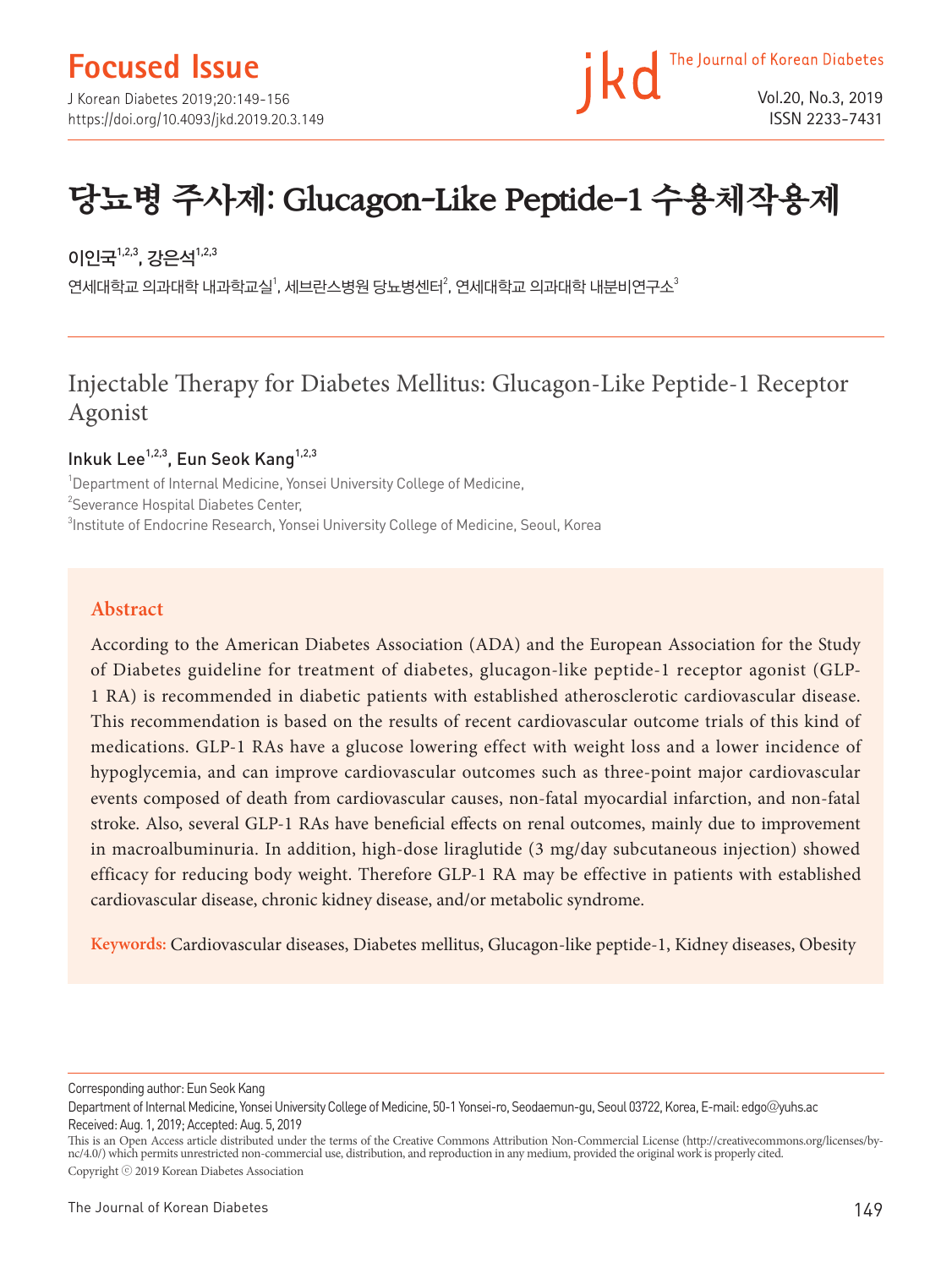## 서론

최근 미국당뇨병학회와 유럽당뇨병학회에서는 공동으 로 당뇨병 진료지침 약제치료 부분을 개정해 발표했다. 제 2형 당뇨병의 일차 치료로 메트포르민 사용을 권장하는 것 은 이전 진료지침과 동일하였으나 메트포르민 단독치료 로 혈당 조절의 목표에 도달하지 못하는 경우 이차약제 선 택 시 환자의 동반 질환 여부를 고려해 약제를 선택하도 록 권고한 점이 중요한 변화였다. 죽상경화성 심혈관질환 (Atherosclerotic cardiovascular disease, ASCVD)이나 만 성신장질환(chronic kidney disease)의 동반 여부를 확인 하여 ASCVD가 동반된 환자에서는 이차약제로 유익한 심 혈관질환 임상연구 결과가 증명된 glucagon-like peptide-1 수용체작용제(GLP-1 receptor agonist, GLP-1 RA)나 sodium-glucose cotransporter 2 inhibitor (단, 신장기능 이 적절한 경우)를 우선적으로 사용하도록 권고하였다[1]. GLP-1 RA는 혈당 강하 효과뿐 아니라 체중 감소 효과가 있고 저혈당 발생은 적은 당뇨병 약제이다[2]. GLP-1 RA 는 주사제로 개발되었으나 현재 경구용 제제에 대한 임상연 구가 진행되고 있고, 중간 보고에 따르면 고무적인 결과를 보여주고 있어 향후 이 계통의 약제가 당뇨병 치료의 중심 이 될 가능성이 커지고 있다. 본 원고에서는 GLP-1 RA의 종류, GLP-1 RA의 혈당 강하 효과, GLP-1 RA의 혈당 강 하 이외의 효과(심혈관/신장 보호 효과 및 비만 치료제로서 의 사용), 안전성 및 부작용에 대해서 정리해 보고자 한다.

#### 본론

#### 1. GLP-1 RA의 종류

GLP-1 RA 중 주사제로는 albiglutide (30 or 50 mg QW, once weekly), dulaglutide (0.75 or 1.5 mg QW, 트루리시 티, TrulicityⓇ; Eli Lilly and Company, Indianapolis, IN, USA), exenatide ( $5 \mu$ g or  $10 \mu$ g BID, twice a day, 바이에 타, ByettaⓇ; AstraZeneca, Cambridge, UK) 또는 2 mg

QW (바이듀리언, BydureonⓇ; AstraZeneca), liraglutide  $(1.2 \text{ or } 1.8 \text{ mg QD})$ , once a day, 빅토자, Victoza<sup>®</sup>;Novo Nordisk, Bagsværd, Denmark; 3 mg QD, 삭센다, Saxenda<sup>®</sup>; Novo Nordisk), lixisenatide (10  $\mu$ g or 20  $\mu$ g QD, 릭수미아, Lyxumia®; Sanofi-Aventis, Paris, France), semaglutide (0.5 or 1 mg QW) 총 6종류가 있으 나 현재 한국에서는 albiglutide와 semaglutide는 아직 사 용허가를 받지 못했다. GLP-1 RA는 작용시간에 따라 분 류하여 단기간 작용(short-acting)하는 약제로 exenatide, lixisenatide가 있고 지속작용(long-acting)하는 약제 로 albiglutide, dulaglutide, exenatide QW, liraglutide, semaglutide QW가 있다[3].

#### 2. GLP-1 RA의 혈당 강하 효과

제2형 당뇨병의 일차 치료제는 메트포르민이지만 메트포 르민을 사용하지 못하는 금기 사항이 있을 경우 단일제로 GLP-1 RA를 사용할 수 있다[4]. GLP-1 RA의 혈당 강하 효과는 당화혈색소 감소에 있어서 0.3~1.9%까지 다양하며 특징적으로 단기작용 GLP-1 RA는 위 배출 시간 지연 효과 로 인해 식후 혈당 조절에 더 큰 효과를 보여주었고 지속작 용 GLP-1 RA는 24시간 혈당 커브를 아래로 이동시켜 전 체적인 혈당 조절 효과에 강점을 보였다[3]. GLP-1 RA는 혈당 강하 측면에서 작용 기전이 겹칠 수 있는 dipeptidyl peptidase-4 (DPP-4) 억제제 이외의 여러 종류의 약물과 병용 사용이 가능한데 메트포르민과 설폰요소제 사용 환 자에서 exenatide 또는 dulaglutide를 추가 사용한 연구 [5,6], 메트포르민 사용 환자에서 dulaglutide, liraglutide, lixisenatide을 추가 사용한 연구[7,8], 설폰요소제를 사용 하고 있는 환자에서 dulaglutide, lixisenatide를 추가 사용 한 연구[9,10], dapagliflozin 사용 환자에서 exenatide 추 가한 연구[11], 경구용 약제에 albiglutide, liraglutide를 추 가한 연구[12], pioglitazone에 dulaglutide, albiglutide를 추가한 연구[13,14]에서 효능과 안정성이 검증되었다. 또 한 GLP-1 RA를 기저인슐린과 병용하여 사용한 연구 결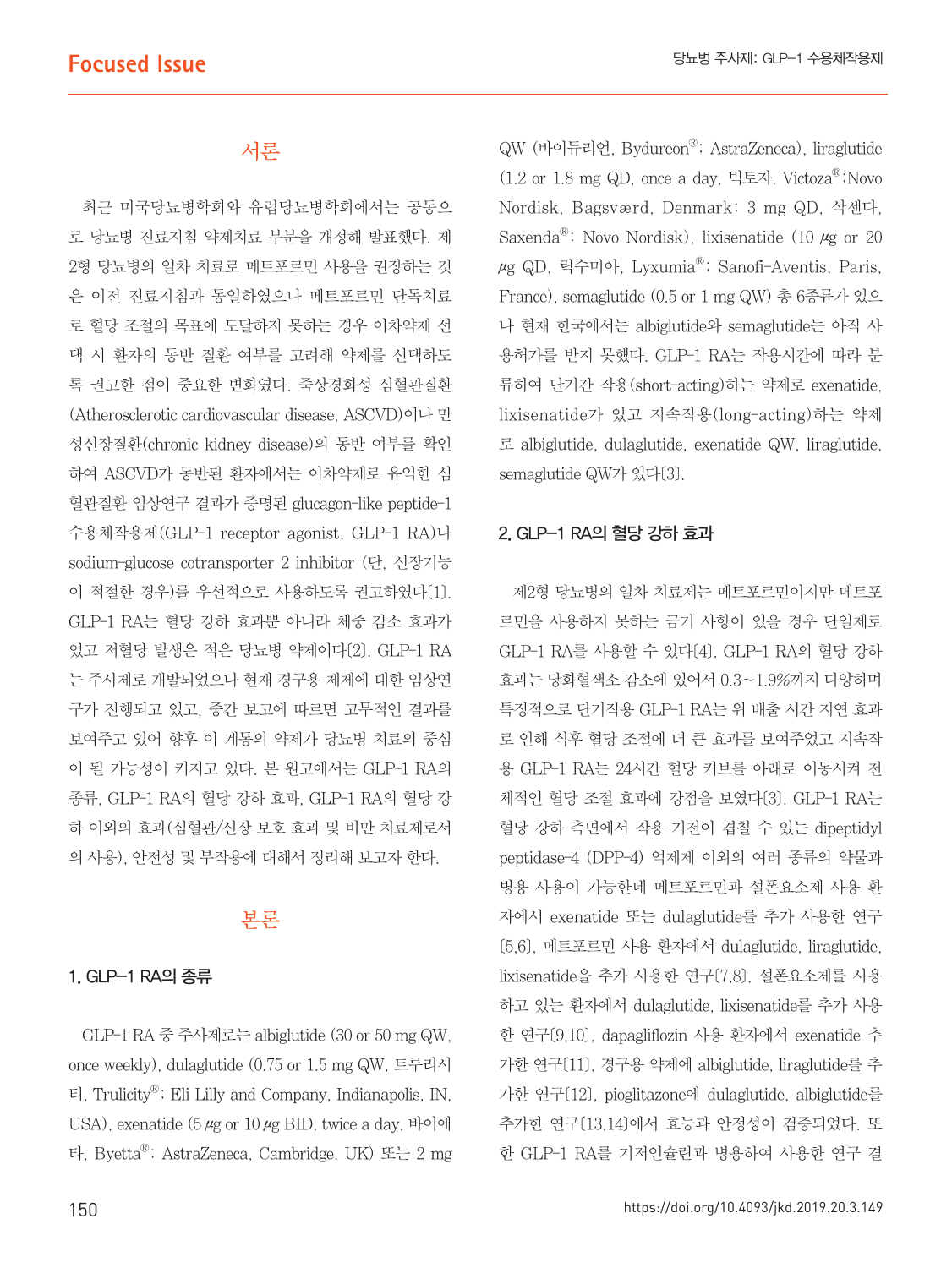과도 많은데 기저인슐린을 사용하는 환자에서 liraglutide 를 추가한 임상연구[15,16], 인슐린 데글루덱과 liraglutide 복합요법 연구[17,18], 글라진 인슐린과 lixisenatide 병합 연구[19], 인슐린펌프 사용 환자에서 exenatide 추가요법 연구[20], 한국인에서 기초인슐린에 exenatide 병합연구 [21], 한국인에서 기초인슐린과 설폰요소제 병합 환자에서 lixisenatide 추가 연구[22] 등이 보고되어 있다. 현재 국내 에서 사용 가능한 인슐린, GLP-1 RA 복합제는 솔리쿠아 (SoliquaⓇ; Sanofi-Aventis, Paris, France, 인슐린 글라진 과 lixisenatide 2:1 fixed ratio co-formulation)가 있다.

### 3. GLP-1 RA의 혈당 강하 이외의 효과(심혈관/신장 보호 효과 및 비만 치료제로서의 사용)

#### 1) 심혈관 효과

GLP-1 RA의 전향적 심혈관질환 안정성 대규모 연구는 현 재까지 여섯 가지가 발표되었는데 ELIXA (The Evaluation of Lixisenatide in Acute Coronary Syndrome)의 lixisenatide [23], LEADER (The Liraglutide Effect and Action in Diabetes: Evaluation of Cardiovascular Outcome Results)의 liraglutide [24], SUSTAIN-6 (The Preapproval Trial to Evaluate Cardiovascular and Other Long-term Outcomes with Semaglutide in Subjects with Type 2 Diabetes)의 semaglutide [25], EXSCEL (The Exenatide Study of Cardiovascular Event Lowering) 연구의 extended-release exenatide [26], HARMONY (albiglutide and cardiovascular outcomes in patients with type 2 diabetes and cardiovascular disease) 연구 의 albiglutide [27], 그리고 REWIND (dulaglutide and cardiovascular outcomes in type 2 diabetes) 연구의 dulaglutide [28]가 있다. 상기 여섯 개의 심혈관질환에 대 한 임상연구 결과 ELIXA 연구와 EXSCEL 연구에서는 위 약 대비 심혈관질환 안정성에 대한 비열등성을 입증하였으 며 LEADER 연구, SUSTAIN-6 연구, HARMONY 연구 및 REWIND 연구에서는 위약 대비 일차 종말점인 3 point

major adverse cardiovascular events (MACE; 심혈관질 환에 의한 사망, 비치명적 심근경색, 비치명적 뇌졸중)를 유 의하게 감소시켰다. 이 중 liraglutide만이 모든 원인에 의 한 사망과 심혈관질환에 의한 사망에 유의한 감소를 보여 주었으며 albiglutide에서만 치명적, 비치명적 심근경색 발 생을 유의하게 감소시켰고 semaglutide와 dulaglutide에서 만 비치명적 뇌졸중을 유의하게 감소시켰다(Table 1) [26]. 이러한 각 약제마다 심혈관질환 각각의 종말점에 미치는 효 과가 달라서 심혈관질환에 대한 유익한 효과를 모든 GLP-1 RA의 효과로 일반화 시킬 수 있는 지에 대한 의문점은 남 아있다. REWIND 연구를 제외한 5가지 연구에 대한 메타 분석[29] 결과, 위약 대비 GLP-1 RA는 일차 종말점으로 3 point MACE의 상대 위험도를 12% 감소시켰다(hazard ratio [HR], 0.88; 95% confidence interval [CI], 0.84- 0.94; P < 0.001). 또한, 특별히 이전에 ASCVD가 있었던 군에서는 GLP-1 RA가 3 point MACE의 상대 위험도를 14% 감소시킨 반면(HR, 0.86; 95% CI, 0.80~0.93; P = 0.002), 이전에 ASCVD가 없었던 군에서는 GLP-1 RA의 3 point MACE 상대 위험도 감소가 없었다(HR, 1.01; 95% CI, 0.87~1.19; P = 0.81). 심부전에 의한 입원 감소에 있어서는 GLP-1 RA의 유의한 효과는 없었다(HR, 0.93; 95% CI,  $0.83 \sim 1.04$ ;  $P = 0.20$ ).

#### 2) 신장 효과

신장 보호 효과를 반영하는 지표들에는 여러 가지가 있 는데 macroalbuminuria의 감소, 혈청 크레아티닌 수치 배 가의 감소, estimated glomerular filtration rate (eGFR) 감소의 저하, 투석 및 신장 이식 필요의 감소 등이 있고 [24,25,28], REWIND 연구를 제외한 5가지 연구의 메 타분석[29]에 의하면 GLP-1 RA는 신장질환 악화의 상 대 위험도를 18% (HR, 0.82; 95% CI, 0.75~0.89; P < 0.001) 유의하게 감소시켰다. 특징적인 것은 이러한 상대 위험도의 감소는 주로 macroalbuminuria의 감소에 의하 며 macroalbuminuria에 대한 결과를 제외하였을 때에는 GLP-1 RA의 혈청 크레아티닌 수치의 배가 위험에 대한 영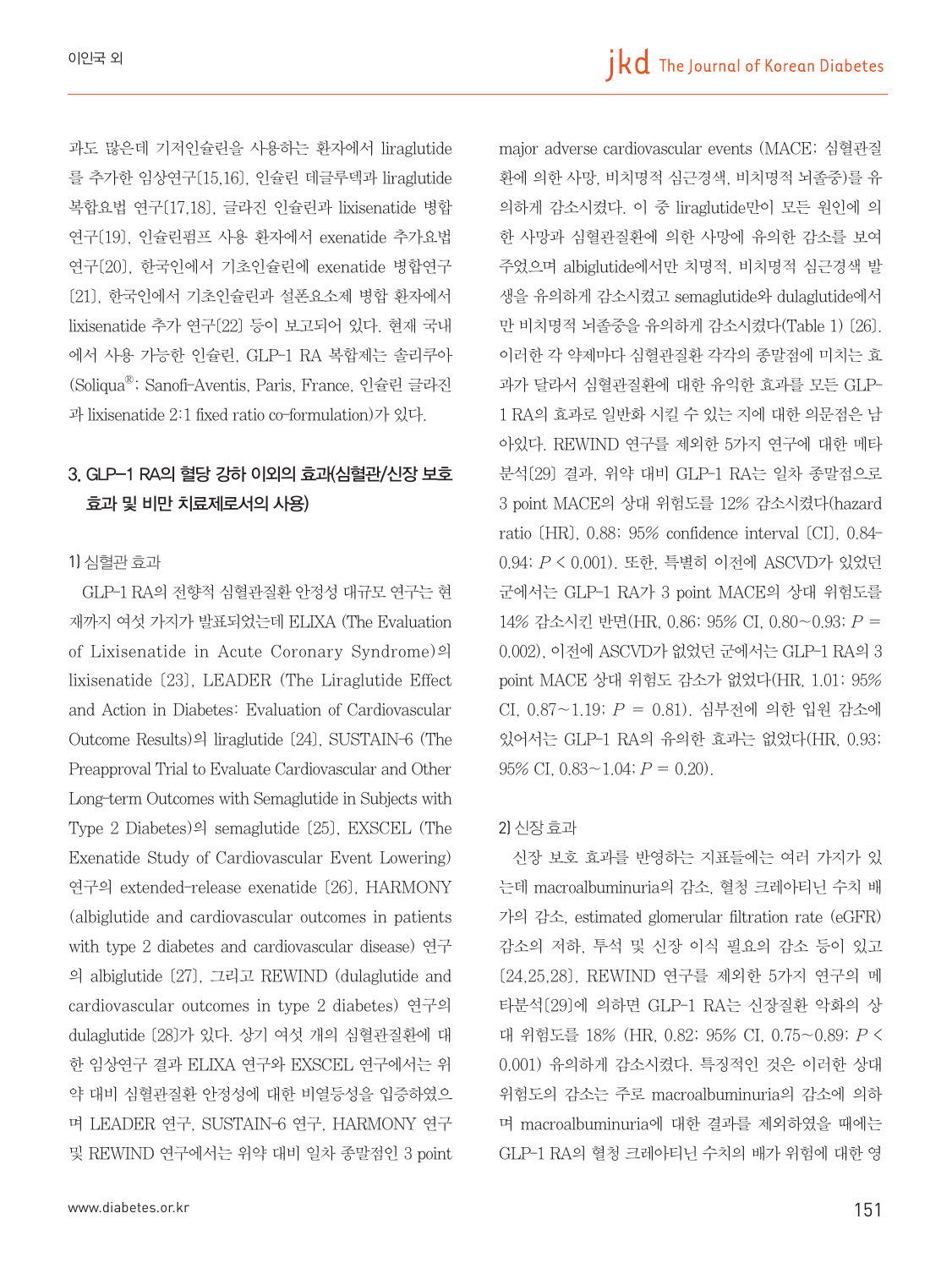| Study              | <b>ELIXA</b>             | <b>LEADER</b>               | <b>EXSCEL</b>                                                                                                                                                           | SUSTAIN-6                | <b>HARMONY</b>                                                                              | <b>REWIND</b>             |
|--------------------|--------------------------|-----------------------------|-------------------------------------------------------------------------------------------------------------------------------------------------------------------------|--------------------------|---------------------------------------------------------------------------------------------|---------------------------|
| Medication         | Lixisenatide             | Liraglutide                 | Exenatide                                                                                                                                                               | Semaglutide              | Albiglutide                                                                                 | Dulaglutide               |
| 3P MACE            | 1.02(0.89~1.17)          | $0.87(0.78\text{-}0.97)$    | 0.91(0.83~1.00)                                                                                                                                                         | 0.74(0.58~0.95)          | 0.78(0.68~0.90)                                                                             | $0.88(0.79-0.99)$         |
| <b>4P MACE</b>     |                          | $0.88(0.81-0.96)$           |                                                                                                                                                                         |                          |                                                                                             |                           |
| CV death           | $0.98(0.78-1.22)$        | 0.78(0.66~0.93)             |                                                                                                                                                                         |                          | $0.88(0.76 \sim 1.02)$ $0.98(0.65 \sim 1.48)$ $0.93(0.73 \sim 1.19)$ $0.91(0.78 \sim 1.06)$ |                           |
| Non-fatal MI       | $1.03~(0.87~1.22)^{a}$   |                             | $0.88 (0.75 \times 1.03)$ $0.97 (0.85 \times 1.10)^a$ $0.74 (0.51 \times 1.08)$ $0.75 (0.61 \times 0.90)^a$ $0.96 (0.79 \times 1.16)$                                   |                          |                                                                                             |                           |
| Non-fatal stroke   |                          |                             | $1.12 (0.79 \times 1.58)^{b}$ 0.89 $(0.72 \times 1.11)$ 0.85 $(0.70 \times 1.03)^{b}$ 0.61 $(0.38 \times 0.99)$ 0.86 $(0.66 \times 1.14)^{b}$ 0.76 $(0.61 \times 0.95)$ |                          |                                                                                             |                           |
| Hospitalized HF    | $0.96(0.75\text{-}1.23)$ |                             | $0.87(0.73 \times 1.05)$ $0.94(0.78 \times 1.13)$ 1.11 $(0.77 \times 1.61)$                                                                                             |                          |                                                                                             | 0.93(0.77~1.12)           |
| All cause death    | $0.94(0.78 \sim 1.13)$   | $0.85(0.74\text{-}0.97)$    | $0.86(0.77-0.97)$ 1.05 $(0.74-1.50)$                                                                                                                                    |                          | $0.95(0.79-1.16)$                                                                           | 0.90(0.80~1.01)           |
| $CV$ death $+ HHF$ |                          |                             |                                                                                                                                                                         |                          | $0.85(0.70-1.04)$                                                                           |                           |
| Renal outcome      |                          | $0.78$ $(0.67 \sim 0.92)^c$ |                                                                                                                                                                         | $0.64$ $(0.46 - 0.88)^d$ |                                                                                             | $0.85 (0.77 \sim 0.93)^e$ |

**Table 1.** Comparison of GLP-1 RAs in prospective cardiovascular studies

The data are expressed as hazard ratio (95% confidence interval). All causes mortality in exenatide was not considered to be statistically significant on the basis of the hierarchical testing plan [26].

GLP-1 RA, glucagon-like peptide-1 receptor agonist; ELIXA, The Evaluation of Lixisenatide in Acute Coronary Syndrome; LEADER, The Liraglutide Effect and Action in Diabetes: Evaluation of Cardiovascular Outcome Results; EXSCEL, The Exenatide Study of Cardiovascular Event Lowering; SUSTAIN-6, The Preapproval Trial to Evaluate Cardiovascular and Other Long-term Outcomes with Semaglutide in Subjects with Type 2 Diabetes; HARMONY, albiglutide and cardiovascular outcomes in patients with type 2 diabetes and cardiovascular disease; REWIND, dulaglutide and cardiovascular outcomes in type 2 diabetes; 3P MACE, three-point major adverse cardiovascular events; 4P MACE, four-point major adverse cardiovascular events; CV, cardiovascular; MI, myocardial infarction; HHF, hospital admission for heart failure.

a Includes both fatal and non-fatal MI.

b Includes both fatal and non-fatal stroke.

c New-onset persistent macroalbuminuria, or persistent doubling of serum creatinine level and creatinine clearance per MDRD < 45 mL/min/1.73  $m^2$ , or the need for continuous renal replacement therapy (in the absence of an acute reversible cause) or death due to renal disease.

<sup>d</sup>New or worsening nephropathy includes persistent macroalbuminuria, persistent doubling of serum creatinine level and creatinine clearance of less than 45 ml per minute per 1.73  $m^2$  of body-surface area (according to the Modification of Diet in Renal Disease criteria), or the need for continuous renal-replacement therapy.

e New macroalbuminuria, a sustained decline in estimated glomerular filtration rate of 30% or more from baseline, or chronic renal replacement therapy.

향이 유의하지 않았다(HR, 0.92; 95% CI, 0.80~1.06; P = 0.24). 이러한 경향은 REWIND 연구에서도 유사하게 나타났는데 새로운 macroalbuminuria 발생, 임상시작부 터 eGFR의 30% 이상 감소, 신장대체요법 시작으로 구성된 총 신장 사건은 dulaglutide군에서 유의하게 적게 나타났지 만(HR, 0.85; 95% CI, 0.77~0.93; P = 0.0004), 구성 성 분 각각을 따로 볼 때는 새로운 macroalbuminuria 발생 예 방에 대해서만 GLP-1 RA의 효과가 유의하였다(HR, 0.77;

 $95\%$  CI,  $0.68 \sim 0.87$ ;  $P \le 0.0001$ ) [30].

#### 3) 비만 치료제로서의 GLP-1 RA 사용

고용량의 liraglutide는 비만 치료제로서의 효과를 SCALE Obesity and Prediabetes 연구[31]에서 입증하 였다. 이 연구에서는 3,731명의 당뇨병이 없는 비만 환자 (body mass index  $(BMI) \geq 30 \text{ kg/m}^2$  또는 BMI  $\geq 27$ kg/m<sup>2</sup>이면서 이상지질혈증이나 고혈압이 동반된 환자)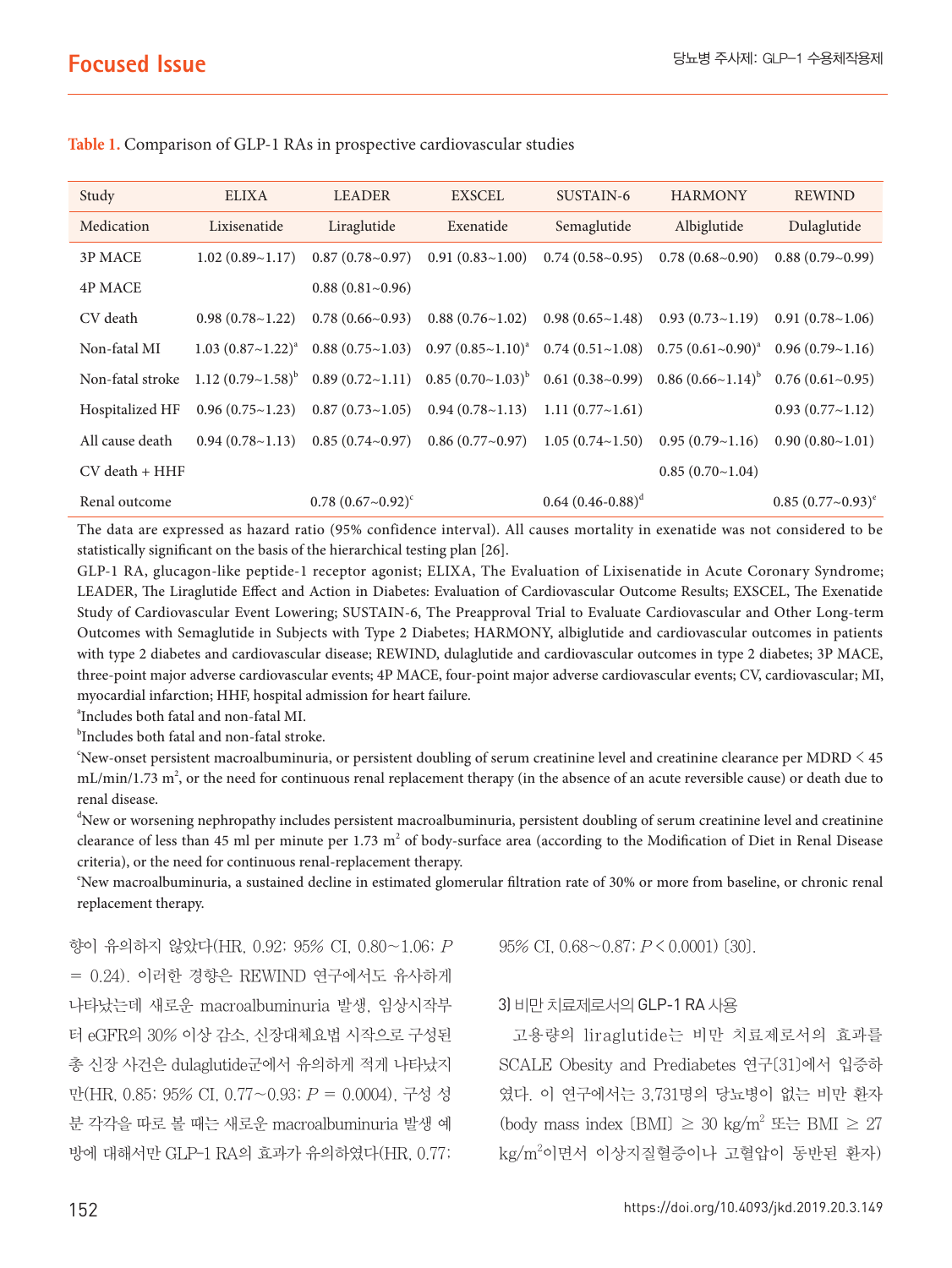를 대상으로 56주간 이중맹검으로 2:1 무작위배정을 하 여 2,487명에서는 liraglutide 3.0 mg을 매일 피하주사하 고 1,244명에서는 위약을 투여하여 최소 5%의 체중 감소와 10% 이상의 체중 감소를 이룬 환자들의 비율을 두 일차 종 말점으로 임상 시험을 진행하였다. 환자들의 치료 시작 시 나이는 45.1 ± 12.0세였으며 평균 체중은 106.2 ± 21.4 kg 이었고, 평균 BMI는 38.3 ± 6.4 kg/m<sup>2</sup>였다. 총 78.5%의 환자가 여성이었으며 61.2%에서는 당뇨병 전단계였다. 양 군에서 모두 식사 요법과 운동을 병행하였다. 56주 치료 후 에, liraglutide를 투여한 군에서는 평균 8.4 ± 7.3 kg의 체 중 감소가 있었고, 위약군에서는 2.8 ± 6.5 kg의 체중 감 소가 있었으며, 양 군의 차이는 –5.6 kg (95% CI, –6.0~ –5.1; P < 0.001)으로 유의하였다. Liraglutide군의 63.2% 및 위약군의 27.1%에서 최소 5%의 체중 감소가 있었으며 (P < 0.001), 각각 33.1%와 10.6%에서 10% 이상의 체중 감소가 있었다(P < 0.001). 이러한 임상연구 결과를 근거로 liraglutide 3.0 mg은 식사, 운동을 병용하여 사용하면 유의 한 체중 감소와 대사 지표 호전을 보이므로 liraglutide는 체 중 감소를 목표로 사용할 수 있게 되었다.

#### 4. 안전성 및 부작용

GLP-1 RA의 가장 흔한 부작용은 소화기 계통 이상반응 (오심, 구토 및 설사)이며, 오심 및 구토는 용량-의존적 위 배출 시간의 지연으로 인해 발생한다. 설사의 경우 기전은 분명하지 않지만 이러한 이상반응들은 대개 그 강도가 경증 에서 중등증 정도이며 시간이 지나면서 수주에서 수개월 이 내에 감소한다[3]. GLP-1 RA는 위약과 비교하여 부작용으 로 저혈당, 췌장염, 췌장암, 갑상선 수질암의 위험도를 증가 시키지 않았고 중대한 부작용의 위험을 위약 대비 증가시키 지 않았다[23-28].

#### 결론

제2형 당뇨병 환자에서 혈당 조절을 위해 사용할 수 있는

www.diabetes.or.kr 153

GLP-1 RA는 혈당 강하 효과 외에 저혈당 위험이 적고 체 중 감소 효과가 있으며 여러 가지 혈당강하제 및 인슐린과 병용해서 사용할 수 있는 약제이다. 또한 ASCVD가 동반된 환자에게서는 심혈관계 이득이 있는 GLP-1 RA를 먼저 사 용하도록 미국, 유럽 당뇨병학회에서도 권고하고 있고 대한 당뇨병학회의 이번 개정판 진료지침에서도 아래와 같이 권 고하였다[4].

- 1. GLP-1 RA는 단독으로, 혹은 DPP-4 억제제를 제외한 경구약제와 병합하여 사용할 수 있다. [근거수준 A, 권 고등급 I]
- 2. GLP-1 RA는 기저인슐린과 병용할 수 있다. [근거수 준 A, 권고등급 I]
- 3. ASCVD가 동반된 당뇨병 환자에게는 GLP-1 RA 중 심혈관질환 예방 효과가 입증된 약제를 우선적으로 고 려한다. [근거수준 A, 권고등급 IIa]

#### **REFERENCES**

- 1. American Diabetes Association. 9. Pharmacologic approaches to glycemic treatment: Standards of Medical Care in Diabetes-2019. Diabetes Care 2019;42(Suppl 1):S90-102.
- 2. Nauck M. Incretin therapies: highlighting common features and differences in the modes of action of glucagon-like peptide-1 receptor agonists and dipeptidyl peptidase-4 inhibitors. Diabetes Obes Metab 2016;18:203-16.
- 3. Gentilella R, Pechtner V, Corcos A, Consoli A. Glucagonlike peptide-1 receptor agonists in type 2 diabetes treatment: are they all the same? Diabetes Metab Res Rev 2019;35:e3070.
- 4. Kang ES. Pharmacologic therapy for Diabetes mellitus-Injection therapy for type 2 diabetes: glucagon-Like Peptide-1 receptor agonist. In: Korean Diabetes Association, ed. 2019 treatment guideline for diabetes.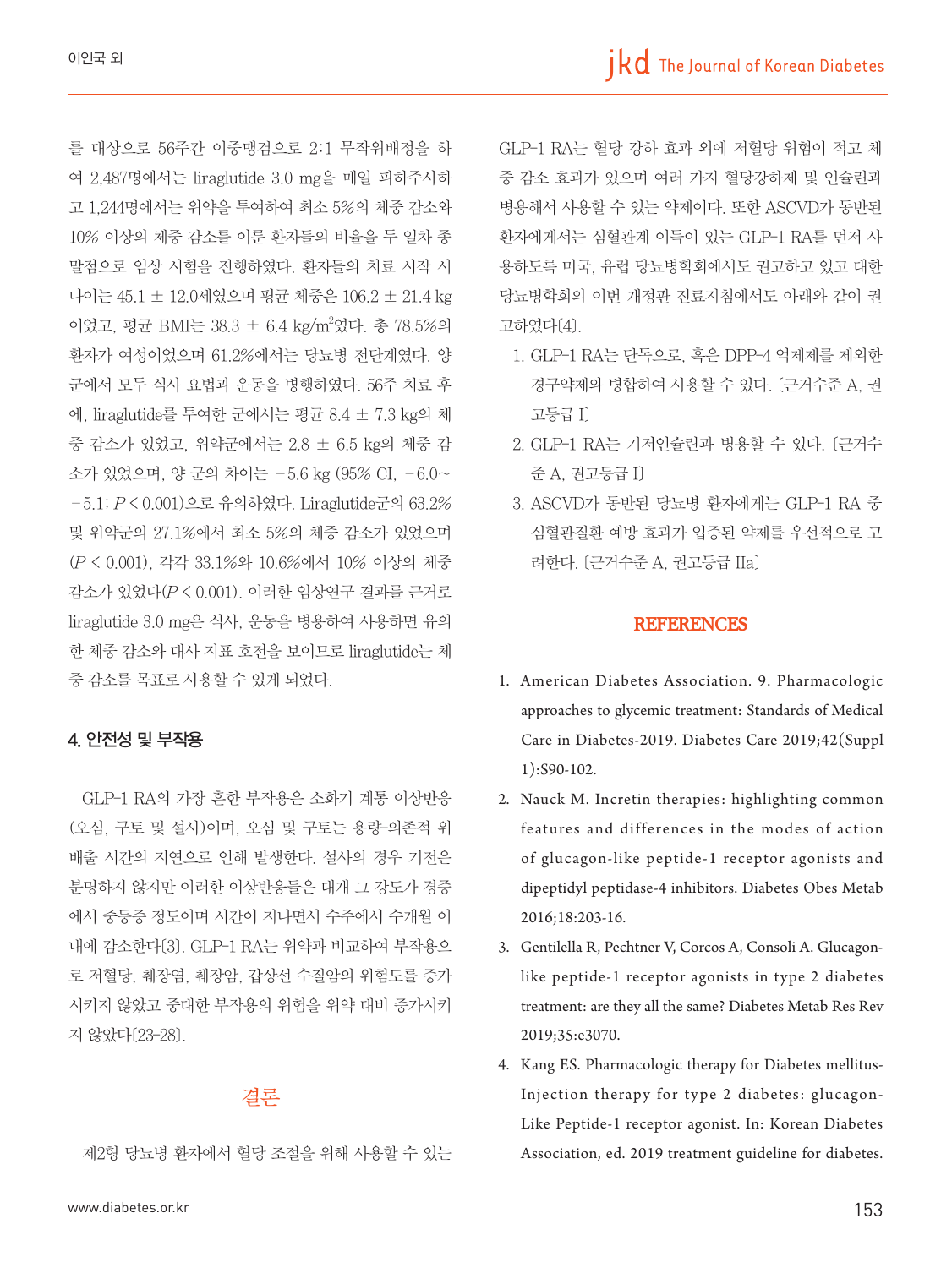6th ed. Seoul: SeoulMedcus; 2019. p65-8.

- 5. Giorgino F, Benroubi M, Sun JH, Zimmermann AG, Pechtner V. Efficacy and safety of once-weekly dulaglutide versus insulin glargine in patients with type 2 diabetes on metformin and glimepiride (AWARD-2). Diabetes Care 2015;38:2241-9.
- 6. Gao Y, Yoon KH, Chuang LM, Mohan V, Ning G, Shah S, Jang HC, Wu TJ, Johns D, Northrup J, Brodows R. Efficacy and safety of exenatide in patients of Asian descent with type 2 diabetes inadequately controlled with metformin or metformin and a sulphonylurea. Diabetes Res Clin Pract 2009;83:69-76.
- 7. Weinstock RS, Guerci B, Umpierrez G, Nauck MA, Skrivanek Z, Milicevic Z. Safety and efficacy of onceweekly dulaglutide versus sitagliptin after 2 years in metformin-treated patients with type 2 diabetes (AWARD-5): a randomized, phase III study. Diabetes Obes Metab 2015;17:849-58.
- 8. Nauck M, Rizzo M, Johnson A, Bosch-Traberg H, Madsen J, Cariou B. Once-daily liraglutide versus lixisenatide as add-on to metformin in type 2 diabetes: a 26-week randomized controlled clinical trial. Diabetes Care 2016;39:1501-9.
- 9. Dungan KM, Weitgasser R, Perez Manghi F, Pintilei E, Fahrbach JL, Jiang HH, Shell J, Robertson KE. A 24-week study to evaluate the efficacy and safety of once-weekly dulaglutide added on to glimepiride in type 2 diabetes (AWARD-8). Diabetes Obes Metab 2016;18:475-82.
- 10. Rosenstock J, Hanefeld M, Shamanna P, Min KW, Boka G, Miossec P, Zhou T, Muehlen-Bartmer I, Ratner RE. Beneficial effects of once-daily lixisenatide on overall and postprandial glycemic levels without significant excess of hypoglycemia in type 2 diabetes inadequately controlled on a sulfonylurea with or without metformin (GetGoal-S).

J Diabetes Complications 2015;28:386-92.

- 11. Frías JP, Guja C, Hardy E, Ahmed A, Dong F, Öhman P, Jabbour SA. Exenatide once weekly plus dapagliflozin once daily versus exenatide or dapagliflozin alone in patients with type 2 diabetes inadequately controlled with metformin monotherapy (DURATION-8): a 28 week, multicentre, double-blind, phase 3, randomised controlled trial. Lancet Diabetes Endocrinol 2016;4:1004-16.
- 12. Pratley RE, Nauck MA, Barnett AH, Feinglos MN, Ovalle F, Harman-Boehm I, Ye J, Scott R, Johnson S, Stewart M, Rosenstock J. Once-weekly albiglutide versus once-daily liraglutide in patients with type 2 diabetes inadequately controlled on oral drugs (HARMONY 7): a randomised, open-label, multicentre, non-inferiority phase 3 study. Lancet Diabetes Endocrinol 2014;2:289-97.
- 13. Wysham C, Blevins T, Arakaki R, Colon G, Garcia P, Atisso C, Kuhstoss D, Lakshmanan M. Efficacy and safety of dulaglutide added onto pioglitazone and metformin versus exenatide in type 2 diabetes in a randomized controlled trial (AWARD-1). Diabetes Care 2014;37:2159-67.
- 14. Reusch J, Stewart MW, Perkins CM, Cirkel DT, Ye J, Perry CR, Reinhardt RR, Bode BW. Efficacy and safety of once-weekly glucagon-like peptide 1 receptor agonist albiglutide (HARMONY 1 trial): 52-week primary endpoint results from a randomized, double-blind, placebo-controlled trial in patients with type 2 diabetes mellitus not controlled on pioglitazone, with or without metformin. Diabetes Obes Metab 2014;16:1257-64.
- 15. Ahmann A, Rodbard HW, Rosenstock J, Lahtela JT, de Loredo L, Tornøe K, Boopalan A, Nauck MA. Efficacy and safety of liraglutide versus placebo added to basal insulin analogues (with or without metformin) in patients with type 2 diabetes: a randomized, placebo-controlled trial. Diabetes Obes Metab 2015;170:1056-64.
- 16. Vanderheiden A, Harrison L, Warshauer J, Li X, Adams-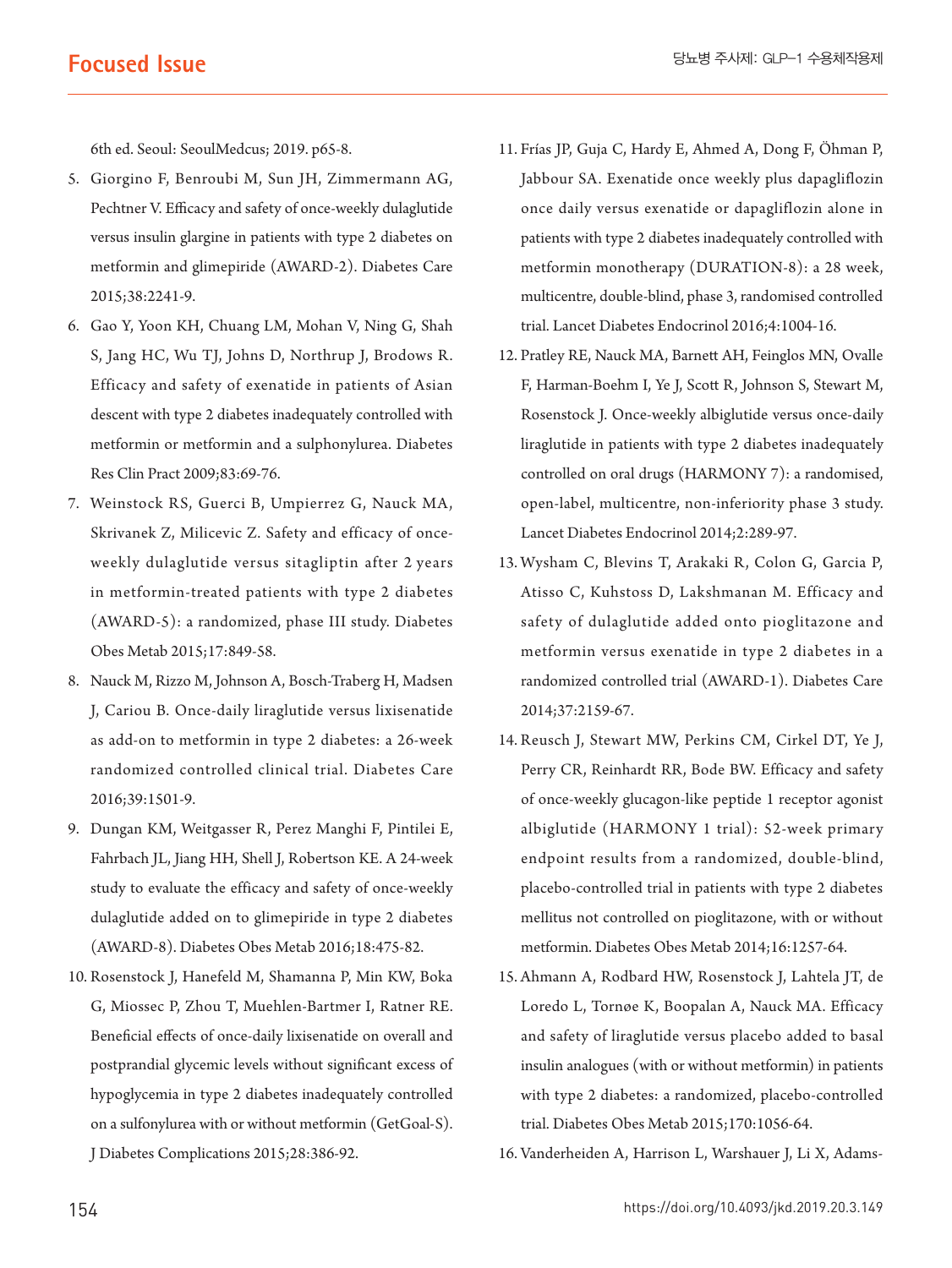Huet B, Lingvay I. Effect of adding liraglutide vs placebo to a high-dose insulin regimen in patients with type 2 diabetes: a randomized clinical trial. JAMA Intern Med 2016;176:939-47.

- 17. Freemantle N, Mamdani M, Vilsbøll T, Kongsø JH, Kvist K, Bain SC. IDegLira versus alternative intensification strategies in patients with type 2 diabetes inadequately controlled on basal insulin therapy. Diabetes Ther 2015;6:573-91.
- 18. Gough SC, Bode BW, Woo VC, Rodbard HW, Linjawi S, Zacho M, Reiter PD, Buse JB. One-year efficacy and safety of a fixed combination of insulin degludec and liraglutide in patients with type 2 diabetes: results of a 26-week extension to a 26-week main trial. Diabetes Obes Metab 2015;17:965-73.
- 19. Aroda VR, Rosenstock J, Wysham C, Unger J, Bellido D, González-Gálvez G, Takami A, Guo H, Niemoeller E, Souhami E, Bergenstal RM. Efficacy and safety of LixiLan, a titratable fixed-ratio combination of insulin glargine plus lixisenatide in type 2 diabetes inadequately controlled on basal insulin and metformin: the LixiLan-L randomized trial. Diabetes Care 2016;39:1972-80.
- 20. Li FF, Jiang L, Fu L, Zhu HH, Zhou P, Zhang D, Su XF, Wu JD, Ye L, Ma JH. Exenatide add-on to continuous subcutaneous insulin infusion therapy reduces bolus insulin doses in patients with type 2 diabetes: a randomized, controlled, open-label trial. Diabetes Ther 2017;8:177-87.
- 21. Yoon KH, Hardy E, Han J. Exenatide versus insulin lispro added to basal insulin in a subgroup of Korean patients with type 2 diabetes mellitus. Diabetes Metab J 2017;41:69-74.
- 22. Seino Y, Min KW, Niemoeller E, Takami A; EFC10887 GETGOAL-L Asia Study Investigators. Randomized, double-blind, placebo-controlled trial of the once-daily

GLP-1 receptor agonist lixisenatide in Asian patients with type 2 diabetes insufficiently controlled on basal insulin with or without a sulfonylurea (GetGoal-L-Asia). Diabetes Obes Metab 2012;14:910-7.

- 23. Pfeffer MA, Claggett B, Diaz R, Dickstein K, Gerstein HC, Køber LV, Lawson FC, Ping L, Wei X, Lewis EF, Maggioni AP, McMurray JJ, Probstfield JL, Riddle MC, Solomon SD, Tardif JC. Lixisenatide in patients with type 2 diabetes and acute coronary syndrome. N Engl J Med 2015;373:2247-57.
- 24. Marso SP, Daniels GH, Brown-Frandsen K, Kristensen P, Mann JF, Nauck MA, Nissen SE, Pocock S, Poulter NR, Ravn LS, Steinberg WM, Stockner M, Zinman B, Bergenstal RM, Buse JB. Liraglutide and cardiovascular outcomes in type 2 diabetes. N Engl J Med 2016;375:311- 22.
- 25. Marso SP, Bain SC, Consoli A, Eliaschewitz FG, Jódar E, Leiter LA, Lingvay I, Rosenstock J, Seufert J, Warren ML, Woo V, Hansen O, Holst AG, Pettersson J, Vilsbøll T. Semaglutide and cardiovascular outcomes in patients with type 2 diabetes. N Engl J Med 2016;375:1834-44.
- 26. Holman RR , Bethel MA, Mentz RJ, Thompson VP, Lokhnygina Y, Buse JB, Chan JC, Choi J, Gustavson SM, Iqbal N, Maggioni AP, Marso SP, Öhman P, Pagidipati NJ, Poulter N, Ramachandran A, Zinman B, Hernandez AF. Effects of once-weekly exenatide on cardiovascular outcomes in type 2 diabetes. N Engl J Med 2017;377:1228-39.
- 27. Hernandez AF, Green JB, Janmohamed S, D'Agostino RB Sr, Granger CB, Jones NP, Leiter LA, Rosenberg AE, Sigmon KN, Somerville MC, Thorpe KM, McMurray JJV, Del Prato S. Albiglutide and cardiovascular outcomes in patients with type 2 diabetes and cardiovascular disease (Harmony Outcomes): a double-blind, randomised placebo-controlled trial. Lancet 2018;392:1519-29.